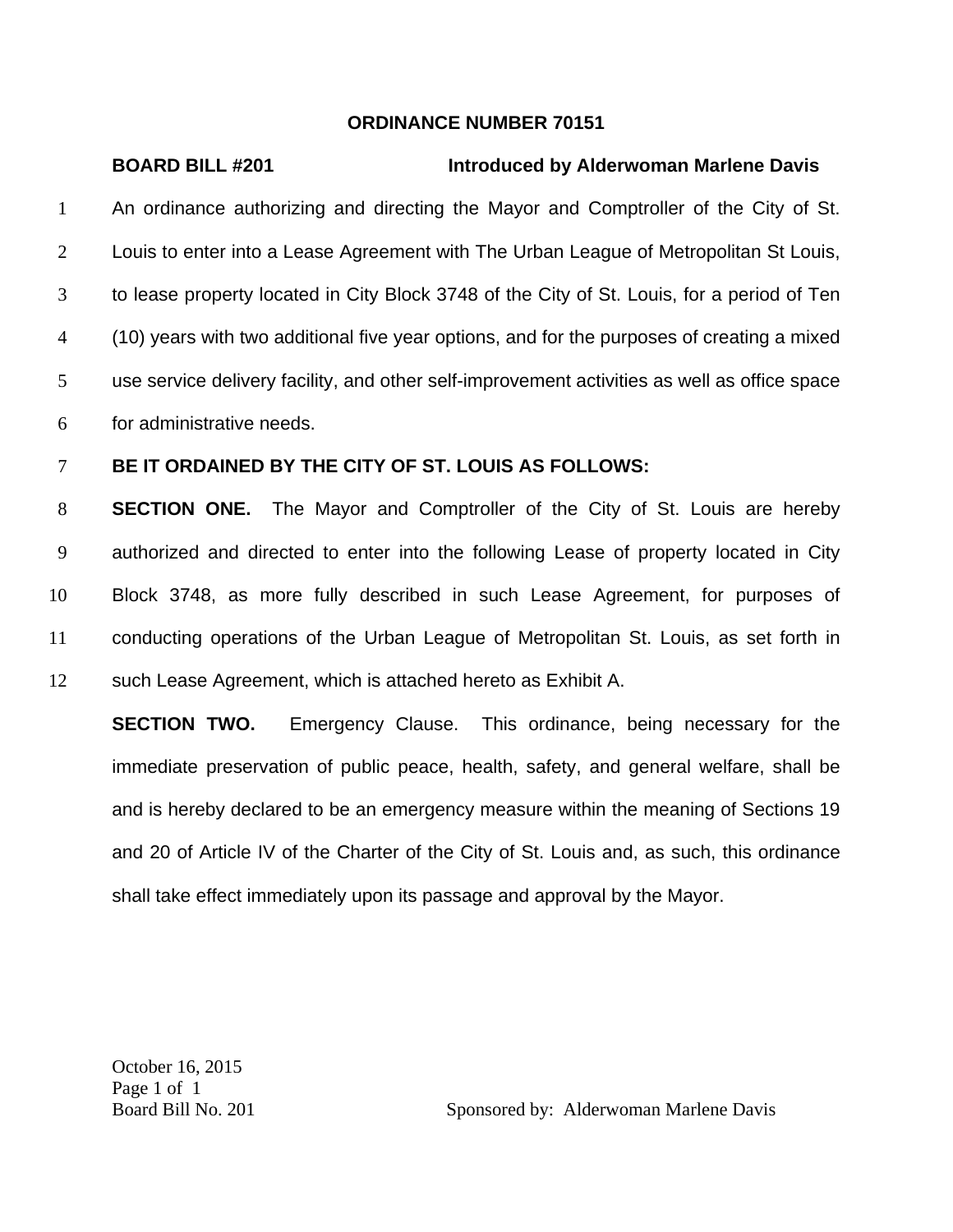**Date: 10/31/2008 Page 2 of 1 Board Bill # 139 CS Sponsor: Alderwoman Phyllis Young**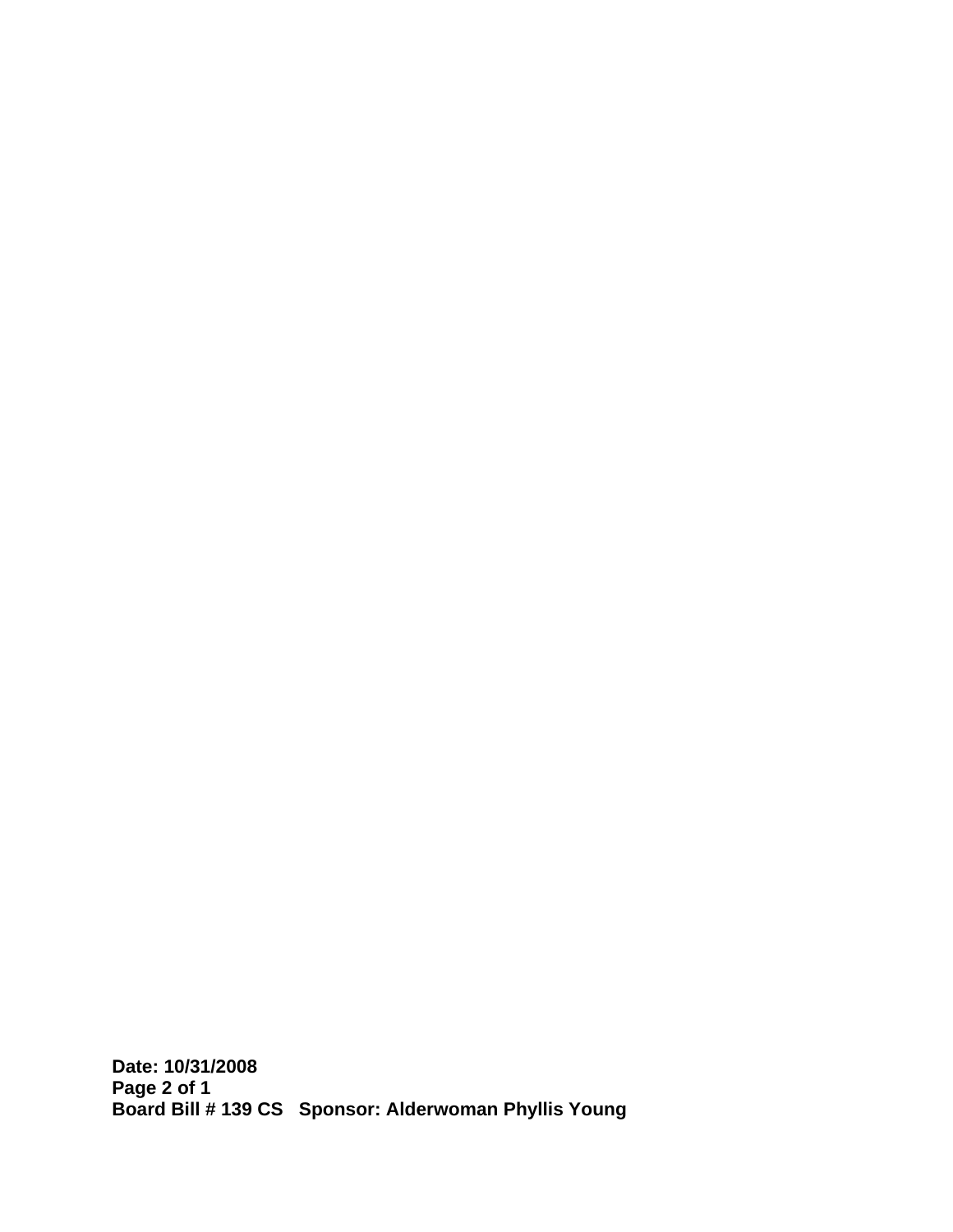## **LEASE AGREEMENT**

THIS AGREEMENT is made and entered into this sampled and December, 2015, by and between the City Of St. Louis **,** a Municipal Corporation of the state of Missouri, through its Comptroller, pursuant to Article XV, Section 2 of the charter of the City of St. Louis, whose address is City Hall, Saint Louis, Missouri, (the "Lessor"), and the The Urban League of Metropolitan St. Louis**,** a Missouri non-profit corporation, whose address is 3701 Grandel Square , Saint Louis, Missouri, ("the Lessee").

WITNESSETH:

WHEREAS,

 There does exist a certain property owned by the City of St. Louis further described as the basement, first, and second levels of the building numbered as 929 N. Spring Avenue, together with adjacent paved parking . (the "Premises").

 Leasee will use the premises for a mixed-use service delivery facility, and other self-improvement activities, as well as office space for administrative needs.

NOW, THEREFORE, in accordance with the covenants and agreements herein contained, the parties hereto hereby obligate themselves as follows, Lessor lets unto Lessee the above legally described real property for a period of ten years with two additional five year options, commencing on the  $1<sup>st</sup>$  day of December 2015, (the "Commencement Date"), and ending on the 30th day of November, 2025, subject to the terms, conditions and covenants hereinafter set forth.

- 1. The rent for the term of this Lease shall be One Dollar (\$1.00) per year, payable upon the date of execution of this Lease and each subsequent annual anniversary date, and other valuable considerations heretofore set forth in this Lease.
- 2. The use of the Premises let hereunder shall be for the sole and exclusive purpose of administering Lessee's services programs, and other self help initiatives as well as office space for administrative purposes.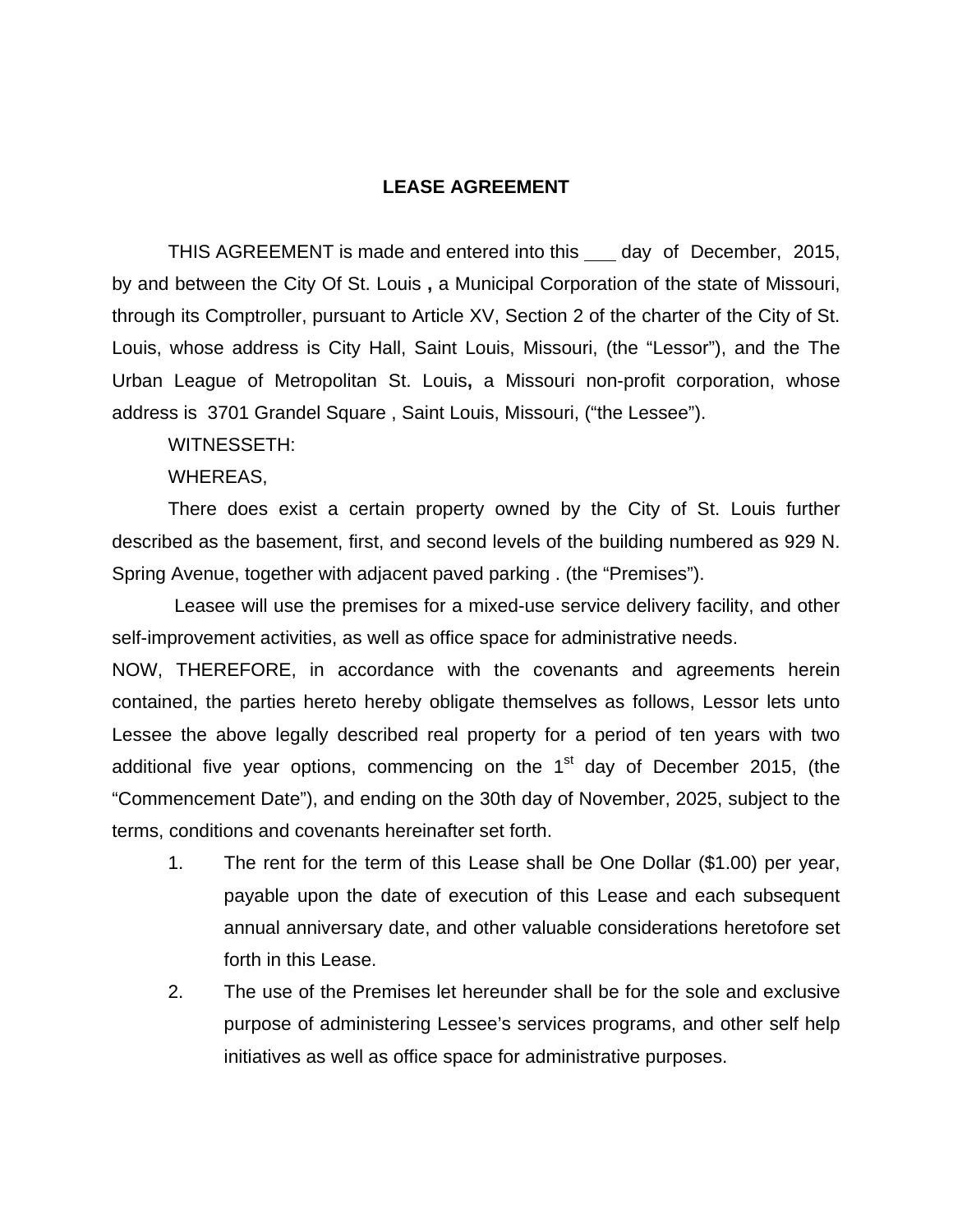- 3. Possession of the Premises shall be given to Lessee by Lessor upon full execution by both parties hereto. LESSEE AGREES AND COVENANTS TO TAKE THE PREMISES IN "AS IS" CONDITION with the following exceptions: Lessor acknowledges that in certain parts of the building that mold has developed as a result of water leaks from the roof which has since been repaired . Lessor will be responsible for removal of all mold found on the premises. Lessor further agrees to maintain the heating and cooling system which serves both 929 and 911 N. Spring for the first two years of this lease. Lessee acknowledges that Lessor has made no representations, warranties, or statements regarding any other conditions of Premises or the suitability of Premises for the use contemplated by Lessee and described in Section 2 of this Lease. Lessee states that it has inspected the Premises, finds the current condition satisfactory and suitable to its needs, and accepts them under this Lease in "AS IS" condition with the noted exceptions .
- 4. The Lessee shall provide, during the full tenure of this Lease, and at Lessee's sole and exclusive cost and expense, services as follows:
	- A. All necessary repairs and renovations to the Premises except as noted in section 3 and any improvements placed thereon by Lessee deemed desirable by Lessee. In addition, Lessee shall provide, at its own expense, all necessary and ongoing repairs and maintenance of any improvements or devices placed thereon by Lessee. All furnishings and equipment constructed or installed at or on the Premises by Lessee, shall be personal property and Lessee shall have legal title thereto during the term of this Lease. No permanent construction or substantial alteration at on or the Premises shall be made without the prior written permission of Lessor's Board of Public Service, such permission to be not unreasonably withheld.
	- B. All utilities necessary to operation of Premises. Lessee shall be completely, solely, and exclusively responsible for all efforts and resulting costs associated with providing initial set-up utility services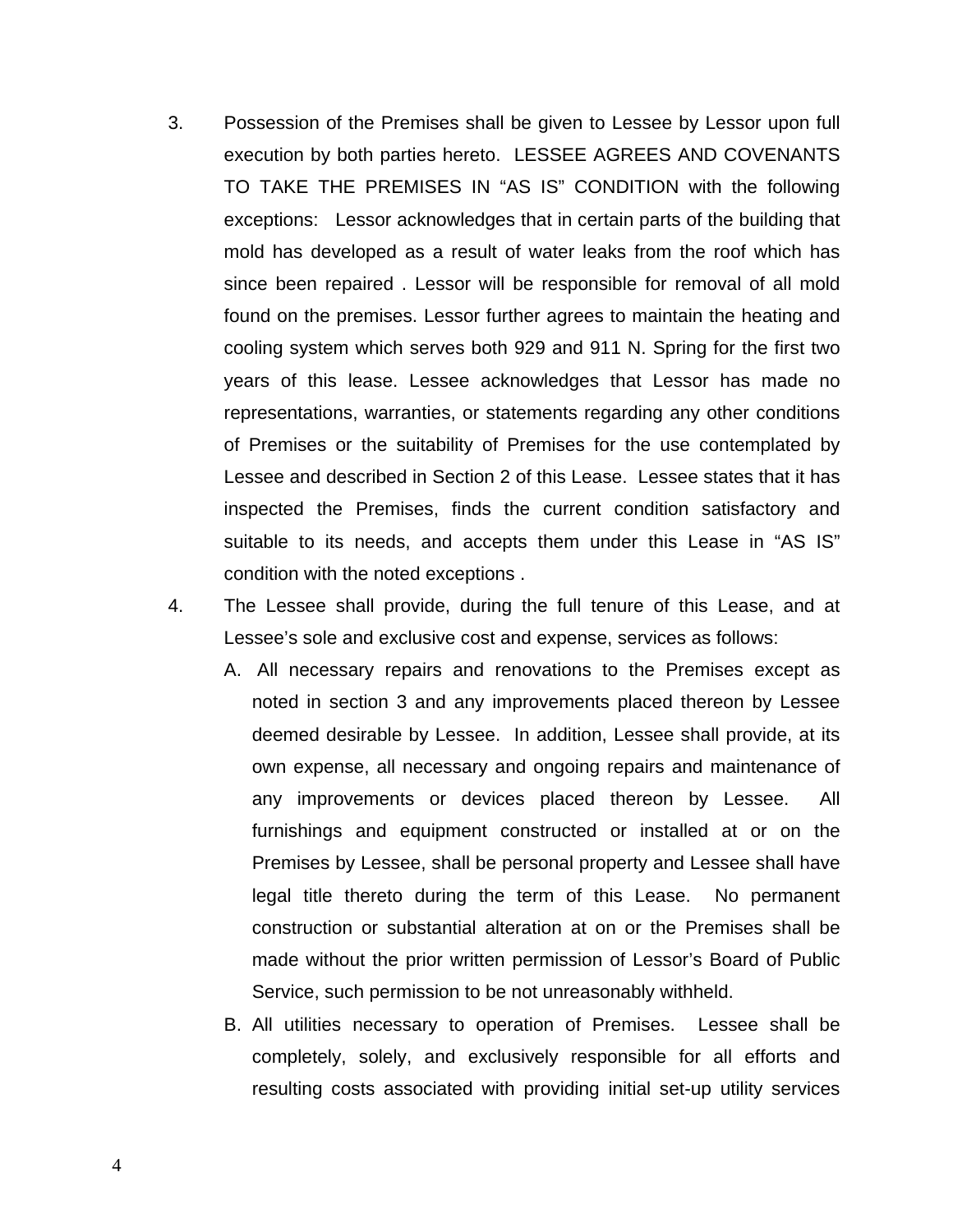exclusive to the Premises and any improvements placed thereon and agrees to pay any fees or costs incurred as a result of making such utilities available exclusively to the Premises. Lessee agrees and covenants to pay all costs and fees of utilities once services are provided to the Premises and improvements thereon.

- C. The Lessor shall permit the Lessee to install any reasonable communications system and security system necessary for the conduct of its business.
- D. All custodial, and security services.
- E. Lessee bears full and complete authority for obtaining any permits, licenses, and/or approval required from the City of St. Louis and/or its boards, departments, and agencies, as may be applicable and Lessee covenants that it will follow all laws and regulations applicable to the Premises.
- F. Lessee shall at all times during the term of this Lease maintain its own expense liability insurance coverage in the amount of \$100,000 per person, \$300,000 per incident, and \$50,000 property damage, or in a different amount if deemed desirable by the Comptroller of the City of St. Louis, naming the City of St. Louis as an additional insured, and file a certificate of same with the Comptroller of the City of St. Louis. Lessee hereby agrees to hold Lessor harmless and indemnify Lessor from all and any claims, demands, actions, causes of action or judgments against Lessor for personal injuries or damages to property arising out of or resulting from, directly or indirectly, Lessee's use of the Premises, including reimbursement of all costs expended by Lessor in defense of any such claim, demands, actions causes of action, or judgments. Lessee shall be fully and completely responsible, at its sole cost and expense, to remediate any environmental contamination resulting from Lessee's use and/or possession of the Premises under the terms of this Lease. Lessee shall be fully and completely responsible during the full term of this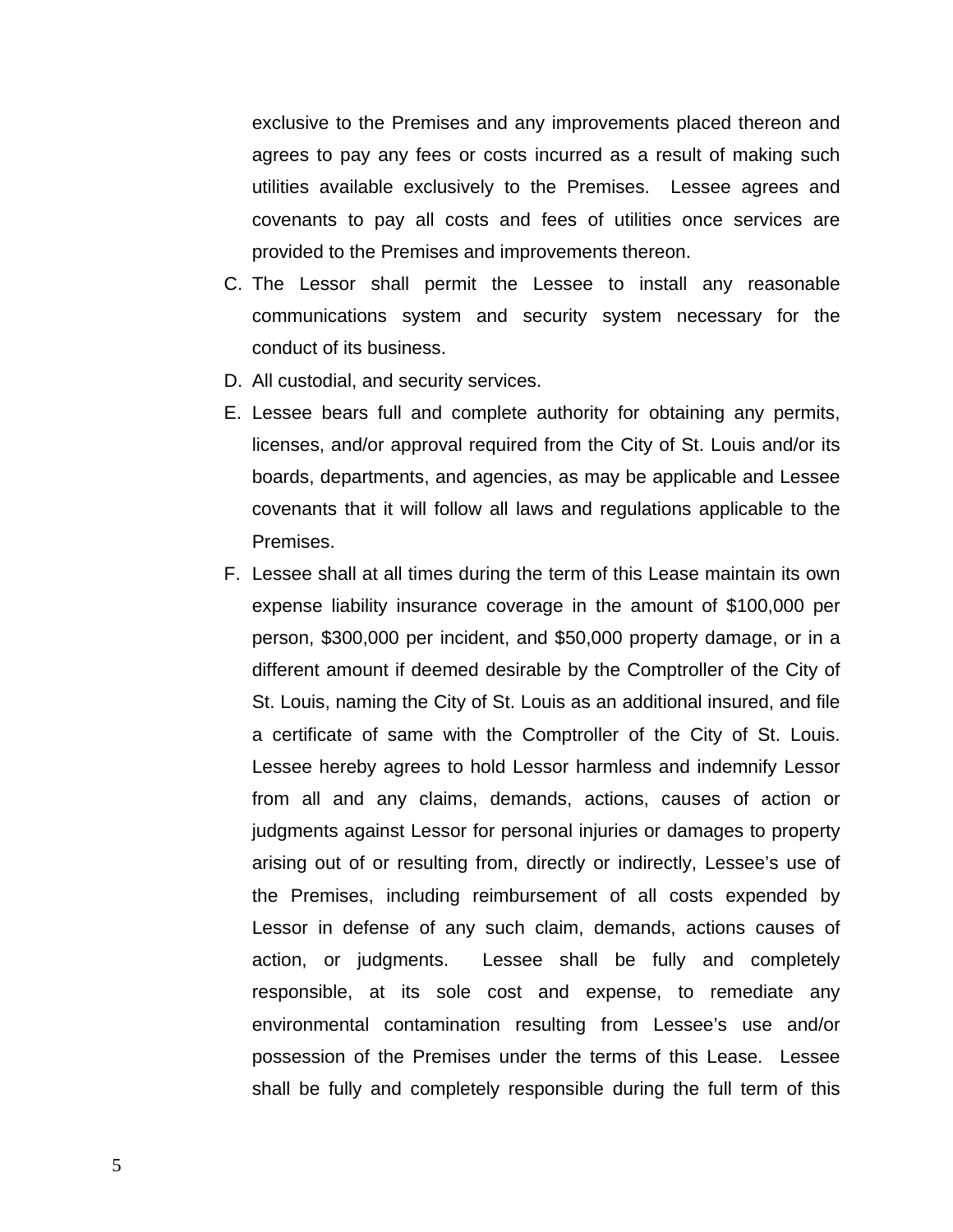Lease, for any destruction to the Premises or any improvements placed thereon, by any act of God or other cause. In the event that any such act of God or other cause renders the Premises unfit or unusable by Lessee, Lessee may, at its option, terminate the Lease upon 90-day written notice to Lessor. Termination under this section of the Lease shall be Lessee's sole recourse against Lessor in the event of destruction by act of God or other cause.

- 5. It is the understanding and agreement of the parties hereto that the Lease creates a clear "Net" lease obligation, whereby Lessee agrees to bear all expenses and make all payments consistent with the principal of the "Net" lease. Lessee hereby assumes and agrees to perform all duties and obligations with respect to the Premises, any improvements placed thereon, and appurtenances thereto, and with respect to the use, operation, repair, and maintenance thereof except as noted in section 3.
- 6. Lessee agrees that in the use of the Premises or in the use of any property used in connection with the Premises, Lessee will not exclude or discriminate against any person solely because of race, color, or creed, or for any reason not sanctioned by law and not applicable alike to persons generally in the use of said Premises or property.
- 7. The Americans with Disabilities Act (ADA) prohibits discrimination based on disability. Lessee covenants to comply with the provisions of the Americans with Disabilities Act and provide necessary documentation to their compliance efforts as required by the Commissioners on the Disabled Office of the Disabled.
- 8. From and after the date of execution of this Lease, both parties shall comply with all laws, ordinances, regulations, and orders of Federal, State, County and Municipal authorities pertaining to the Premises and any improvements and operations thereon.
- 9. In the event that all or any portion of the Premises is needed for any municipal purpose, Lessor shall have the right to modify or terminate this Lease prior to the expiration of its term, and to enter upon and take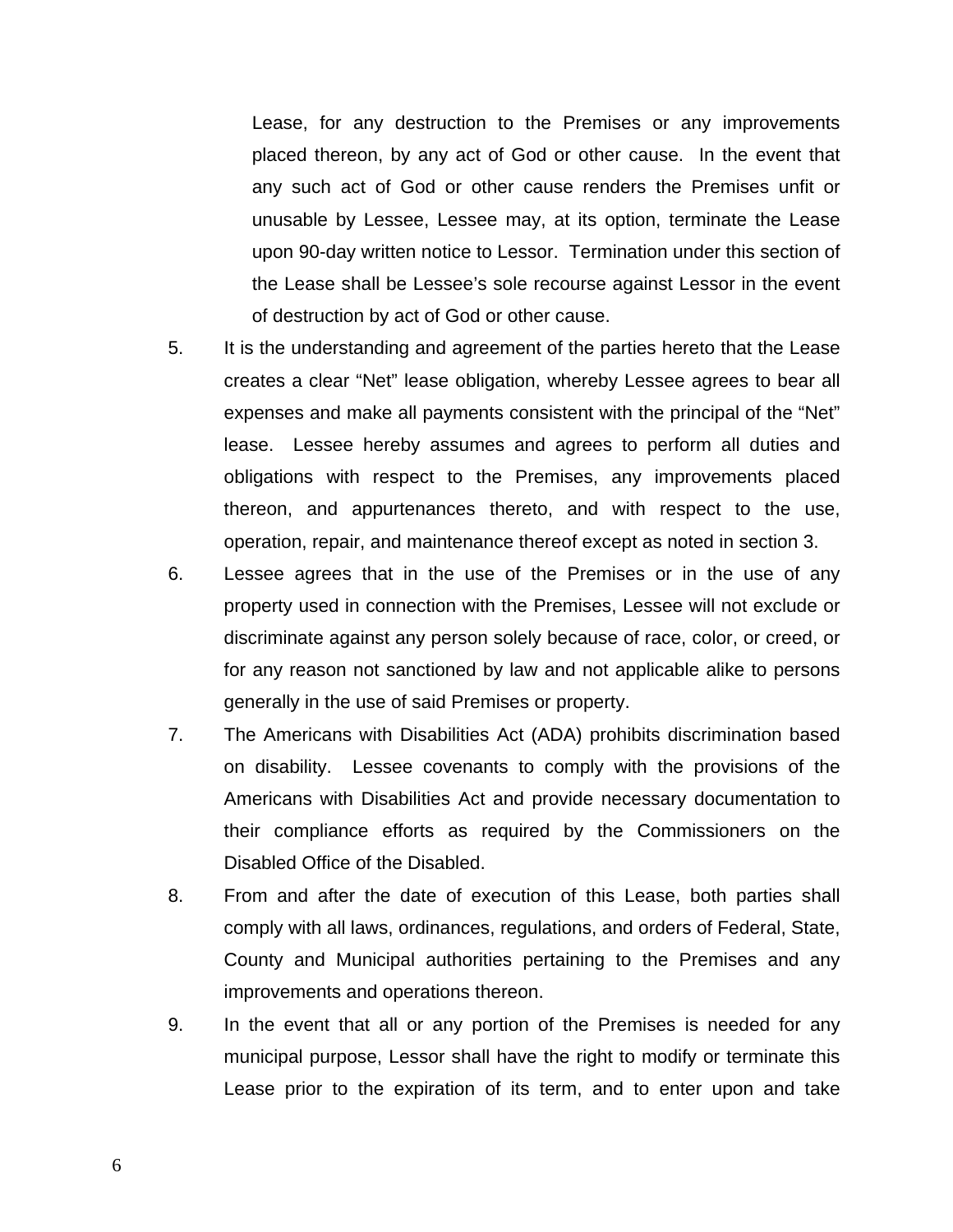possession of the Premises and any improvements thereon. Lessee agrees to vacate all or a portion of the Premises as shall be needed for such municipal purpose upon ninety (90) days prior written notice to lessee as set forth in Section 13 of this Lease. In such event, it is agreed and understood by Lessee that no claim or action for damages or other compensation shall arise or be allowed by reason of such modification or termination.

- 10. If at any time during the term of this Lease, Lessee is found to be in violation of this Lease, Lessor shall have the right to enter upon and take possession of the Premises and any improvements thereon and to terminate the Lease prior to the expiration of its term. Default shall occur if Lessee shall fail to use and operate the Site and any improvements placed thereon in accordance with this Lease or if Lessee shall fail to remedy any breach of the provisions of this Lease within twenty (20) days after receipt by Lessee of written notice from Lessor that a breach of the provisions of this Lease has occurred. In such case of default, Lessor may declare the Lease terminated and order Lessee to discontinue operations and vacate the Premises. Lessee agrees and covenants to vacate the Premises fully and completely upon 90 days notice to Lessee of such termination.
- 11. Upon expiration of the term of this Lease, or in the event Lessor tenders notice pursuant to this Lease, Lessee agrees and covenants, at Lessor's written request, to return the Premises at Lessee's sole and exclusive cost and expense, to the same or like condition as was present on the Commencement Date of this Lease.
- 12. All notices to be given shall be in writing, and deposited in the United States Mail, certified, postage prepaid, as follows:

If to Lessee: Urban League of Metropolitan St. Louis 3701 Grandel Square Saint Louis, Missouri 63108 Attn: Executive Director

If to Lessor: Comptroller's Office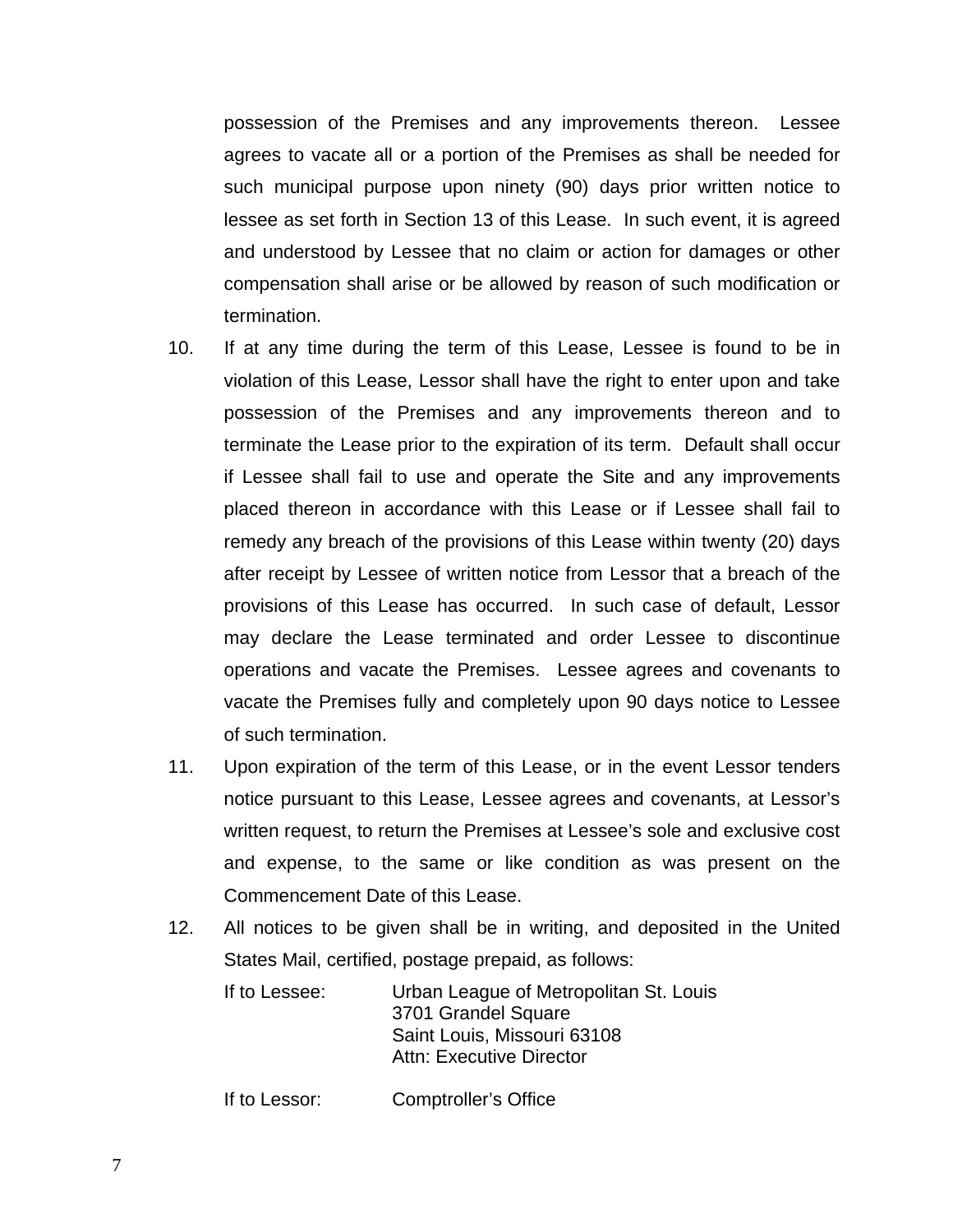1520 Market St. Room 3005 Saint Louis, Missouri 63103 Attn: Real Estate Section

With a copy to: City Counselor Room 314, City Hall Saint Louis, Missouri 63103

or to such other addresses as either party may later designate

- 13. Lessor, during the term of this Lease, shall reserve unto itself the right to monitor the programs established and operated by Lessee at Premises through its auditing department, or any other City of non-City agency with necessary expertise in such matters. At all times during the term of this Lease, Lessor specifically retains the right of access to all portions of the Premises and any improvements of any kind placed thereon.
- 14. Lessee shall deliver to Lessor at least once a year during the term of this Lease a financial and progress report concerning the full operation of the facility, in scope and form satisfactory to the Comptroller of the City of Saint Louis.
- 15. Both parties agree that Lessee is not an agent or employee of Lessor with respect to its acts or omissions.
- 16. No waiver of any forfeiture, by acceptance of rent or otherwise, shall waive any subsequent cause of forfeiture, or breach of any condition of this Lease nor shall any consent by Lessor to any assignment of said Premises or any part thereof, be held to waive or release any assignee from any of the conditions or covenants contained in this Lease as against such assignee; every such assignee shall expressly be subject to the covenants contained in this Lease.
- 17. The covenants and agreements contained herein shall bind and the benefits and advantages shall inure to the respective successors and assigns of the parties hereto. Whenever used, the singular number shall include the plural; the plural, the singular, and the use of any gender shall be applicable to all genders. All covenants, agreements and undertaking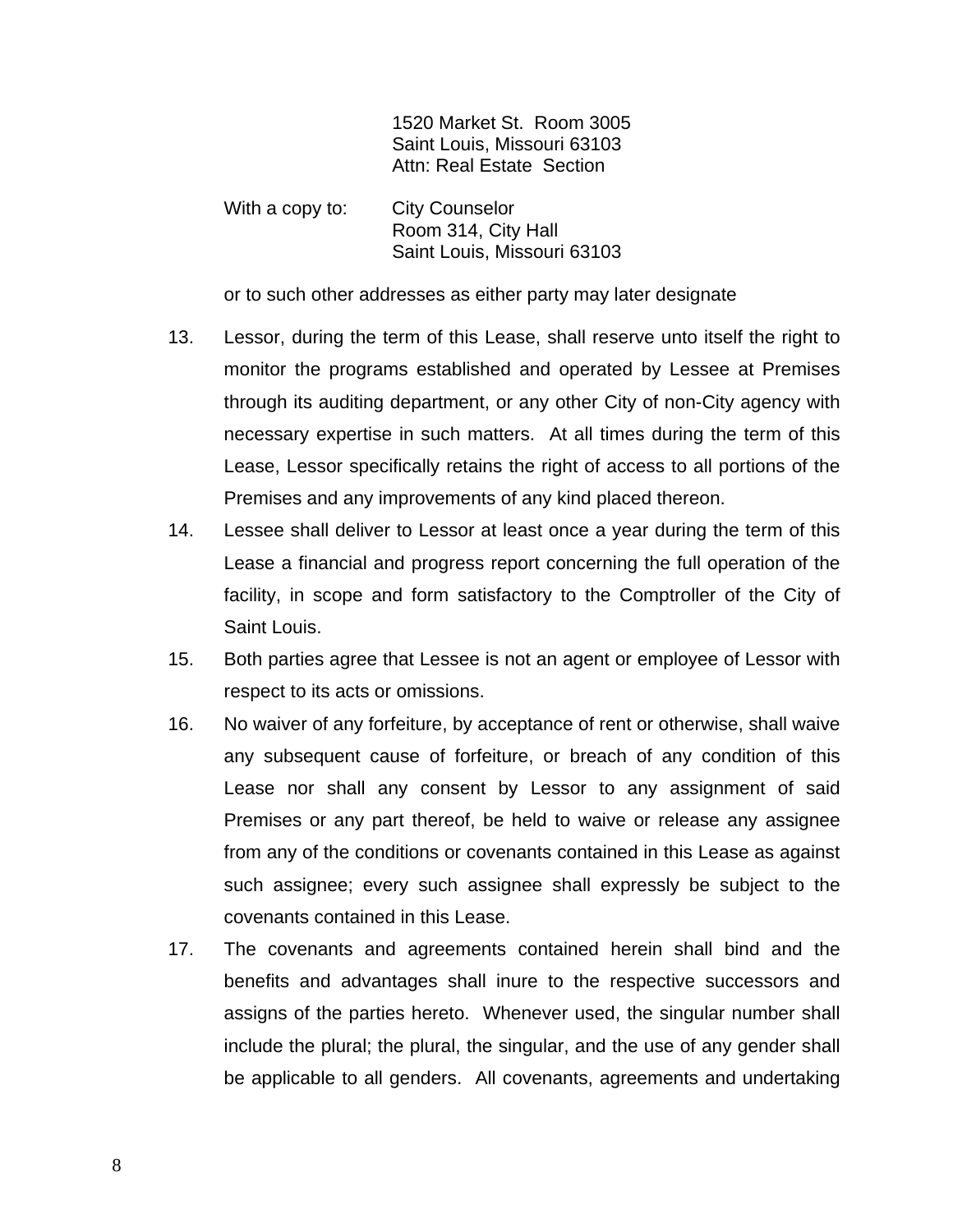shall be joint and several. Notwithstanding the aforementioned provisions, Lessee may not sublease the Premises nor may the Premises be used by Lessee's successors or assigns for any purpose other that those delineated in Section 2 of this Lease during the full term of this Lease, unless the Board of Estimate and Apportionment of the City of Saint Louis provides Lessee with written approval of such a sublease or amended exclusive purposes. No modifications or changes shall be made to this Lease unless the same are made in writing and signed by all parties to this Lease. All covenants, promises, conditions, and obligations herein contained or implied by law are covenants running with the land and shall be attached to and binding upon the administrators, successors, legal representatives, and assigns of each of the Parties of this Lease.

- 18. It is mutually stipulated and agreed by and between the Parties hereto that this instrument contains the whole agreement between them as of this date, and that the execution thereof has not been induced by either party by any representations, promises, or understandings not expressed herein, and that there are no collateral agreements, stipulations, promises, or undertakings whatsoever upon the respective parties in any way touching the subject matter of this contract which are not expressly contained in this instrument.
- 19. If any one or more of the terms, provisions, covenants or conditions of this Lease shall to any extent be declared invalid, unenforceable, void of voidable for any reason whatsoever by a court of competent jurisdiction, the binding or order or decree of which becomes final, none of the remaining terms, provisions, covenants and conditions of this Lease shall be affected thereby, and each provision of this Lease shall be valid and enforceable to the fullest extent permitted by law. The invalidity or unenforceability of any provisions of this Lease shall not affect or impair any other provision. This Lease shall be governed by and construed in accordance with the laws of the State of Missouri.